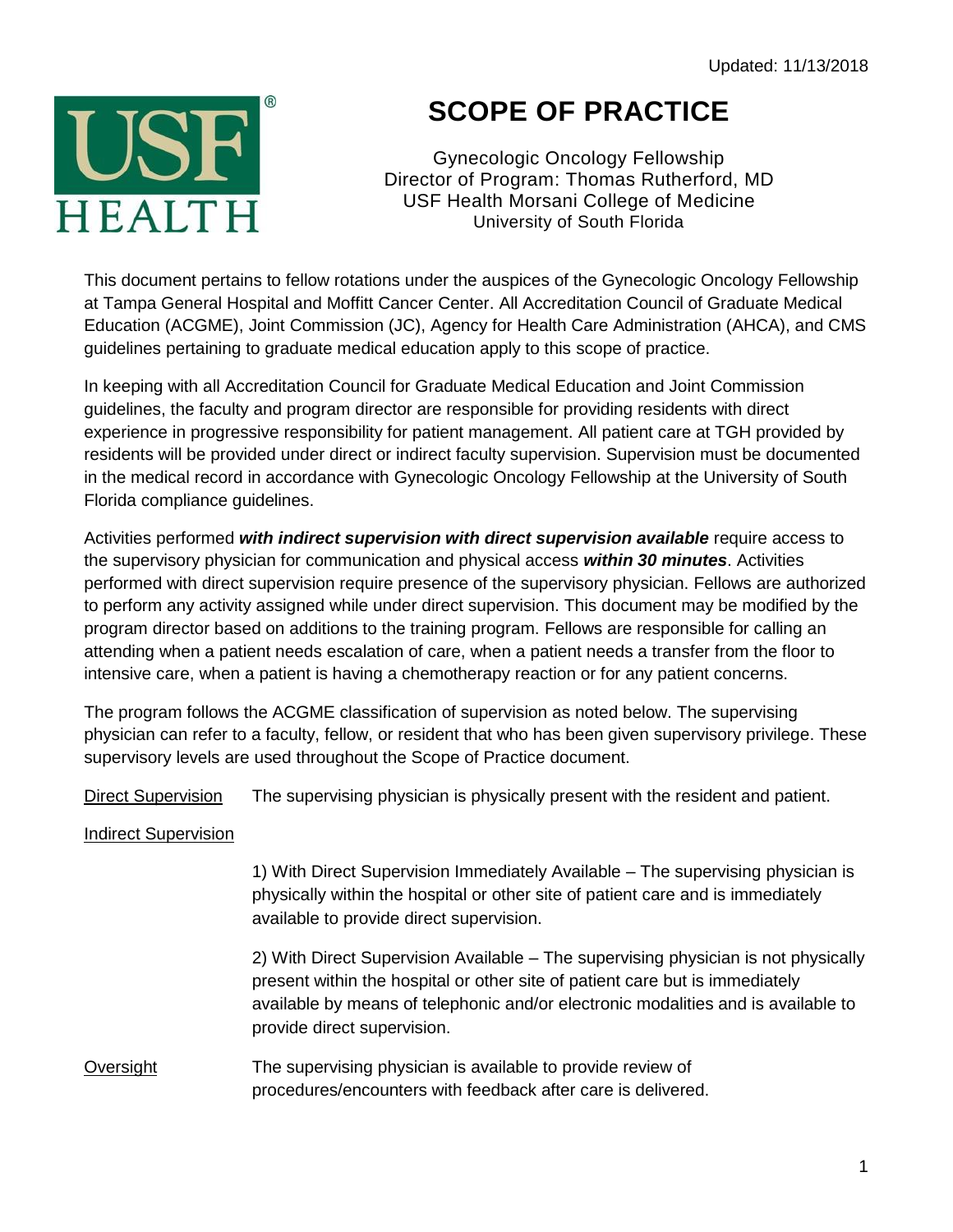Annual decisions about competence are made by the program's clinical competency committee to ensure a successful transition and preparation for the next PGY level.

|                                                | <b>Supervising</b><br><b>Physician</b><br>present<br>(Direct) | <b>Supervising</b><br><b>Physician in</b><br>hospital and<br>available for<br>consultation<br>(Indirect but<br>direct<br>supervision<br>immediately<br>available) | <b>Supervising</b><br><b>Physician out</b><br>of hospital<br>but available<br>by phone or<br>can come in<br>(Indirect but<br>direct<br>supervision<br>available) | The trainee<br>may<br>perform the<br>procedure<br>without<br>supervising<br><b>Attending/</b><br>resident<br>(oversight) |                                                                                        |                |                |  |  |
|------------------------------------------------|---------------------------------------------------------------|-------------------------------------------------------------------------------------------------------------------------------------------------------------------|------------------------------------------------------------------------------------------------------------------------------------------------------------------|--------------------------------------------------------------------------------------------------------------------------|----------------------------------------------------------------------------------------|----------------|----------------|--|--|
| Designated<br>Levels                           | 1                                                             | $\overline{2}$                                                                                                                                                    | 3                                                                                                                                                                | $\overline{4}$                                                                                                           | See below for level of supervision required<br>for each procedure and year of training |                |                |  |  |
| <b>PROCEDURES</b>                              |                                                               |                                                                                                                                                                   |                                                                                                                                                                  |                                                                                                                          | <b>PGY-5</b>                                                                           | <b>PGY-6</b>   | <b>PGY-7</b>   |  |  |
| Brachytherapy                                  |                                                               |                                                                                                                                                                   | $1*$                                                                                                                                                             | $1^*$                                                                                                                    | $1^*$                                                                                  |                |                |  |  |
| Abdominal hysterectomy                         |                                                               |                                                                                                                                                                   |                                                                                                                                                                  |                                                                                                                          | $1*$                                                                                   | $1^*$          | $1^*$          |  |  |
| Bedside Assist, Docking, Instrument Exchange   |                                                               |                                                                                                                                                                   |                                                                                                                                                                  |                                                                                                                          | $1*$                                                                                   | $1^*$          | $1^*$          |  |  |
|                                                | Bowel resection/anastomosis                                   |                                                                                                                                                                   | $1*$                                                                                                                                                             | $1^*$                                                                                                                    | $1*$                                                                                   |                |                |  |  |
| <b>Central Line</b>                            |                                                               |                                                                                                                                                                   | $1*$                                                                                                                                                             | $1*$                                                                                                                     | $\overline{2}$                                                                         |                |                |  |  |
| Cervical conization (LEEP and cold knife cone) |                                                               |                                                                                                                                                                   |                                                                                                                                                                  |                                                                                                                          | $1*$                                                                                   | $1^*$          | $1^*$          |  |  |
| Chemoradiation                                 |                                                               |                                                                                                                                                                   |                                                                                                                                                                  |                                                                                                                          | $\boldsymbol{2}$                                                                       | $\overline{2}$ | $\overline{2}$ |  |  |
| Chemotherapy                                   |                                                               |                                                                                                                                                                   |                                                                                                                                                                  |                                                                                                                          | $1*$                                                                                   | $\sqrt{2}$     | 3              |  |  |
| Conduit                                        |                                                               |                                                                                                                                                                   | $1*$                                                                                                                                                             | $1*$                                                                                                                     | $1*$                                                                                   |                |                |  |  |
|                                                | Diaphragmatic stripping/resection                             |                                                                                                                                                                   | $1*$                                                                                                                                                             | $1*$                                                                                                                     | $1^*$                                                                                  |                |                |  |  |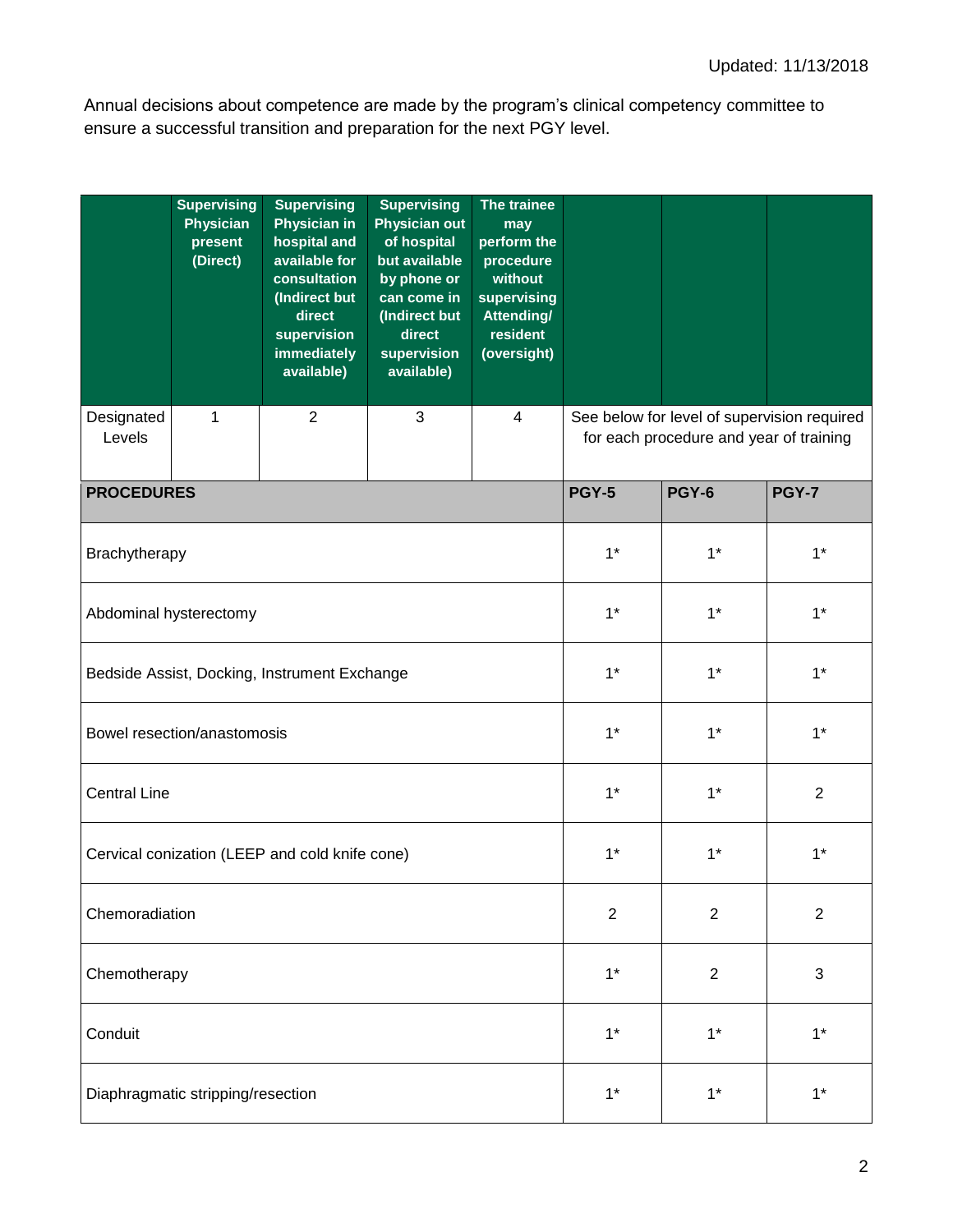|                                        | <b>Supervising</b><br><b>Physician</b><br>present<br>(Direct) | <b>Supervising</b><br><b>Physician in</b><br>hospital and<br>available for<br>consultation<br>(Indirect but<br>direct<br>supervision<br>immediately<br>available) | <b>Supervising</b><br><b>Physician out</b><br>of hospital<br>but available<br>by phone or<br>can come in<br>(Indirect but<br>direct<br>supervision<br>available) | The trainee<br>may<br>perform the<br>procedure<br>without<br>supervising<br>Attending/<br>resident<br>(oversight) |                                                                                        |       |       |  |
|----------------------------------------|---------------------------------------------------------------|-------------------------------------------------------------------------------------------------------------------------------------------------------------------|------------------------------------------------------------------------------------------------------------------------------------------------------------------|-------------------------------------------------------------------------------------------------------------------|----------------------------------------------------------------------------------------|-------|-------|--|
| Designated<br>Levels                   | 1                                                             | $\overline{2}$                                                                                                                                                    | $\sqrt{3}$                                                                                                                                                       | $\overline{\mathcal{A}}$                                                                                          | See below for level of supervision required<br>for each procedure and year of training |       |       |  |
| Exenteration                           |                                                               |                                                                                                                                                                   |                                                                                                                                                                  | $1*$                                                                                                              | $1^*$                                                                                  | $1^*$ |       |  |
| <b>Foley Catheter Insertion</b>        |                                                               |                                                                                                                                                                   | $\overline{\mathbf{4}}$                                                                                                                                          | $\overline{\mathbf{4}}$                                                                                           | 4                                                                                      |       |       |  |
| <b>Foley Catheter Removal</b>          |                                                               |                                                                                                                                                                   |                                                                                                                                                                  |                                                                                                                   | $\overline{\mathbf{4}}$                                                                | 4     | 4     |  |
| Hysterectomy                           |                                                               |                                                                                                                                                                   | $1*$                                                                                                                                                             | $1^*$                                                                                                             | $1^*$                                                                                  |       |       |  |
| Inguinal node dissection               |                                                               |                                                                                                                                                                   | $1*$                                                                                                                                                             | $1^*$                                                                                                             | $1^*$                                                                                  |       |       |  |
| Interval debulking BSO                 |                                                               |                                                                                                                                                                   | $1*$                                                                                                                                                             | $1^*$                                                                                                             | $1^*$                                                                                  |       |       |  |
| <b>IV Stick</b>                        |                                                               |                                                                                                                                                                   | $\ensuremath{\mathsf{3}}$                                                                                                                                        | $\overline{\mathbf{4}}$                                                                                           | 4                                                                                      |       |       |  |
| Laser therapy                          |                                                               |                                                                                                                                                                   |                                                                                                                                                                  |                                                                                                                   | $1*$                                                                                   | $1^*$ | $1^*$ |  |
| Lymphadenectomy                        |                                                               |                                                                                                                                                                   |                                                                                                                                                                  |                                                                                                                   | $1*$                                                                                   | $1*$  | $1*$  |  |
| Lymphatic mapping/sentinel node biopsy |                                                               |                                                                                                                                                                   |                                                                                                                                                                  |                                                                                                                   | $1*$                                                                                   | $1^*$ | $1^*$ |  |
| Omentectomy                            |                                                               |                                                                                                                                                                   |                                                                                                                                                                  |                                                                                                                   | $1*$                                                                                   | $1*$  | $1^*$ |  |
| Ostomy/NOS                             |                                                               |                                                                                                                                                                   |                                                                                                                                                                  |                                                                                                                   | $1*$                                                                                   | $1^*$ | $1*$  |  |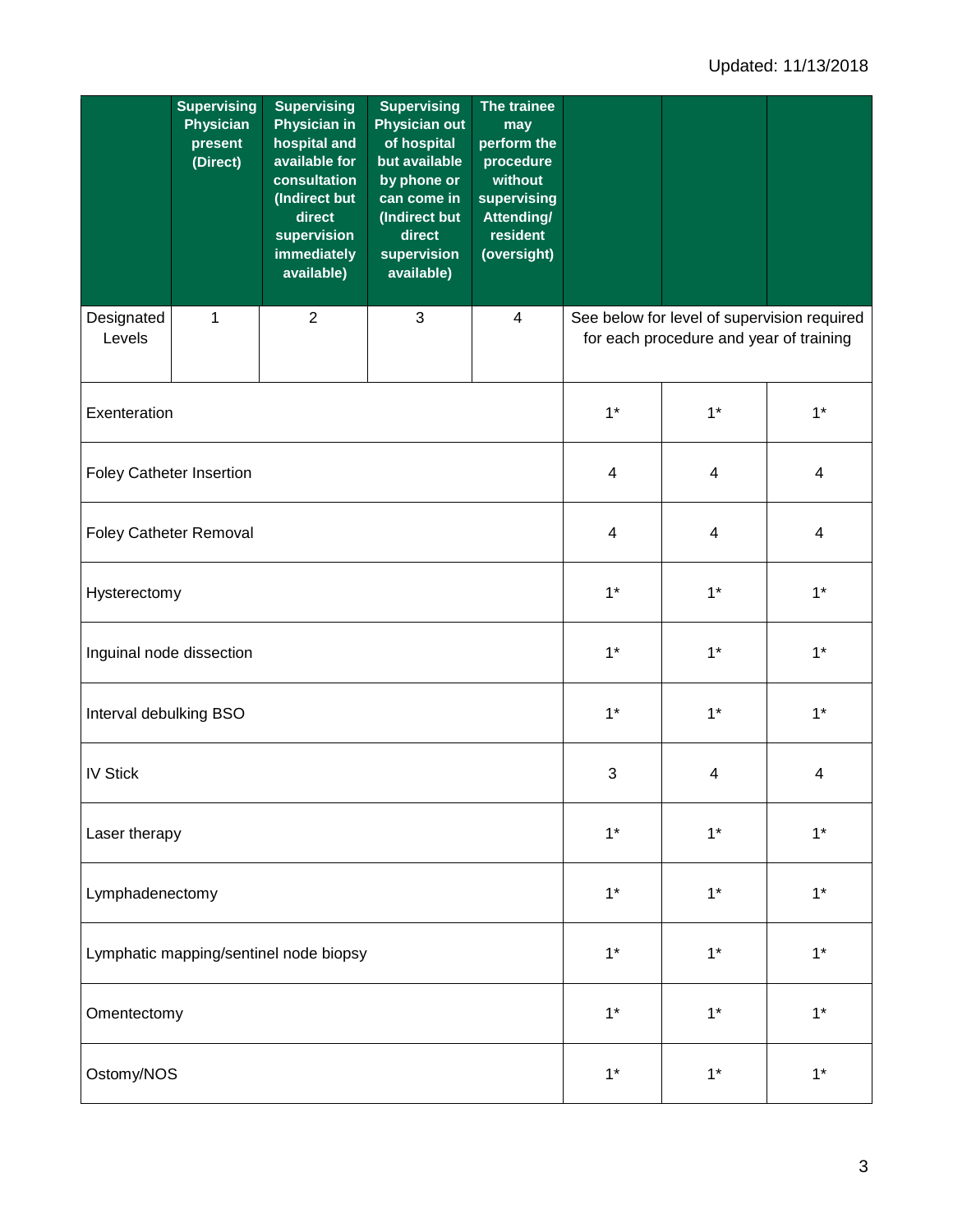|                                          | <b>Supervising</b><br><b>Physician</b><br>present<br>(Direct) | <b>Supervising</b><br><b>Physician in</b><br>hospital and<br>available for<br>consultation<br>(Indirect but<br>direct<br>supervision<br>immediately<br>available) | <b>Supervising</b><br><b>Physician out</b><br>of hospital<br>but available<br>by phone or<br>can come in<br>(Indirect but<br>direct<br>supervision<br>available) | The trainee<br>may<br>perform the<br>procedure<br>without<br>supervising<br>Attending/<br>resident<br>(oversight) |                                                                                        |                |                |  |
|------------------------------------------|---------------------------------------------------------------|-------------------------------------------------------------------------------------------------------------------------------------------------------------------|------------------------------------------------------------------------------------------------------------------------------------------------------------------|-------------------------------------------------------------------------------------------------------------------|----------------------------------------------------------------------------------------|----------------|----------------|--|
| Designated<br>Levels                     | 1                                                             | $\overline{2}$                                                                                                                                                    | 3                                                                                                                                                                | 4                                                                                                                 | See below for level of supervision required<br>for each procedure and year of training |                |                |  |
|                                          | Primary debulking BSO/omentectomy                             |                                                                                                                                                                   | $1*$                                                                                                                                                             | $1^*$                                                                                                             | $1*$                                                                                   |                |                |  |
| Primary Surgeon on the Simulator Console |                                                               |                                                                                                                                                                   |                                                                                                                                                                  |                                                                                                                   | $1*$                                                                                   | $1^*$          | $1*$           |  |
| Radical adnexal cytoreductions;          |                                                               |                                                                                                                                                                   |                                                                                                                                                                  |                                                                                                                   | $1*$                                                                                   | $1^*$          | $1^*$          |  |
| Radical hysterectomy                     |                                                               |                                                                                                                                                                   |                                                                                                                                                                  |                                                                                                                   | $1*$                                                                                   | $1^*$          | $1*$           |  |
| Radical trachelectomy                    |                                                               |                                                                                                                                                                   |                                                                                                                                                                  |                                                                                                                   | $1*$                                                                                   | $1^*$          | $1^*$          |  |
| Radical vulvectomy                       |                                                               |                                                                                                                                                                   | $1*$                                                                                                                                                             | $1^*$                                                                                                             | $1*$                                                                                   |                |                |  |
| Simple trachelectomy                     |                                                               |                                                                                                                                                                   |                                                                                                                                                                  |                                                                                                                   | $1*$                                                                                   | $1*$           | $1*$           |  |
| Simple vulvectomy                        |                                                               |                                                                                                                                                                   |                                                                                                                                                                  |                                                                                                                   | $1*$                                                                                   | $1*$           | $1*$           |  |
| Splenectomy                              |                                                               |                                                                                                                                                                   |                                                                                                                                                                  |                                                                                                                   | $1*$                                                                                   | $1*$           | $1*$           |  |
| Staging laparotomy                       |                                                               |                                                                                                                                                                   |                                                                                                                                                                  |                                                                                                                   | $1*$                                                                                   | $1*$           | $1*$           |  |
| Suction curettage of molar pregnancy     |                                                               |                                                                                                                                                                   |                                                                                                                                                                  |                                                                                                                   | $1*$                                                                                   | $\overline{2}$ | $\overline{2}$ |  |
| Targeted therapeutic                     |                                                               |                                                                                                                                                                   |                                                                                                                                                                  |                                                                                                                   | $\overline{2}$                                                                         | 3              | 3              |  |